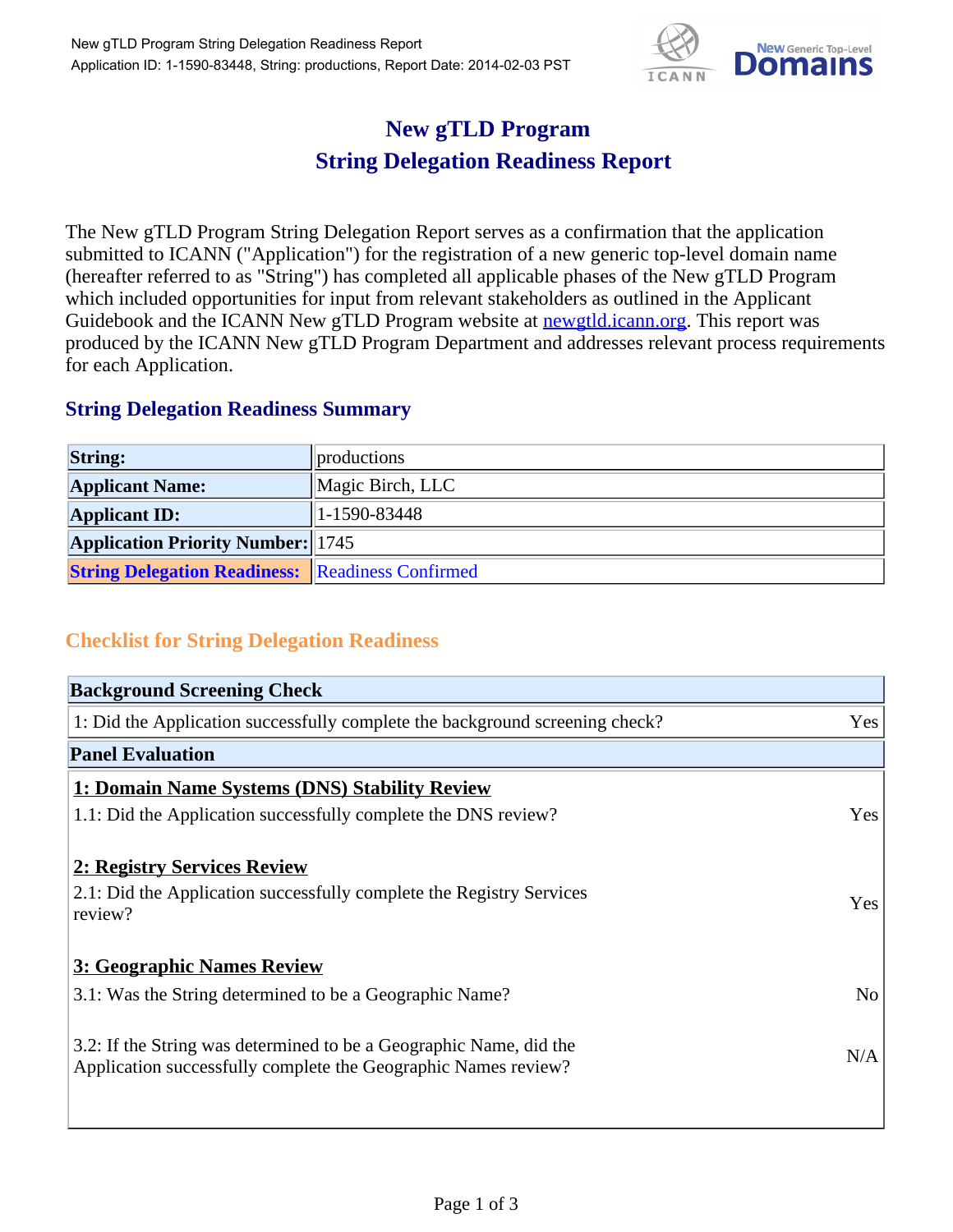

| 4: Financial Review<br>$\vert$ 4.1: Did the Application successfully complete the Financial Capability<br>review?                                                                                                                                                                                                                                            | <b>Yes</b> |
|--------------------------------------------------------------------------------------------------------------------------------------------------------------------------------------------------------------------------------------------------------------------------------------------------------------------------------------------------------------|------------|
| <b>5: Technical Review</b><br>5.1: Did the Application successfully complete the Technical and<br><b>Operation Capability review?</b>                                                                                                                                                                                                                        | Yes        |
| <b>6: String Similarity Review</b><br>$\vert$ 6.1: Was the Application determined to not be confusingly similar to other<br>applied for strings, including through String Confusion Objections?                                                                                                                                                              | Yes        |
| 6.2: If the Application was determined to be confusingly similar to other<br>applied for strings, including through String Confusion Objections, did the<br>Application prevail in the string contention resolution process (CPE,<br>Auction, and/or Self-Resolution of String Contention via<br>withdrawal/termination of all other members in contention)? | N/A        |

| <b>Public Comment Period</b>                                                                                                                                                                   |                |  |  |  |
|------------------------------------------------------------------------------------------------------------------------------------------------------------------------------------------------|----------------|--|--|--|
| 1: Was the public provided an opportunity to submit comments on the Application?                                                                                                               | Yes            |  |  |  |
| 2: Were comments for the Application considered by evaluation panels?                                                                                                                          | Yes            |  |  |  |
| <b>Objection Process</b>                                                                                                                                                                       |                |  |  |  |
| 1: Were objections filed against the Application?                                                                                                                                              | N <sub>0</sub> |  |  |  |
| 2: If objections were filed against the Application, did Applicant prevail in the dispute<br>resolution proceedings for all Legal Rights, Limited Public Interest and Community<br>Objections? | N/A            |  |  |  |
| Governmental Advisory Committee (GAC) Advice                                                                                                                                                   |                |  |  |  |
| 1: Did the GAC have an opportunity to provide advice for the Application?                                                                                                                      | Yes            |  |  |  |
| 2: Did the GAC provide consensus GAC advice that the String should not be approved by<br>the ICANN Board?                                                                                      | <b>No</b>      |  |  |  |
| 3: If the GAC provided consensus GAC advice to the ICANN Board, did the ICANN Board<br>(or New gTLD Program Committee) accept the GAC advice?                                                  | N/A            |  |  |  |
| <b>Accountability Mechanisms</b>                                                                                                                                                               |                |  |  |  |
| 1: Was the Application the subject of a complaint or review through one of ICANN's<br>accountability mechanisms (Reconsideration or Independent Review)?                                       | N <sub>0</sub> |  |  |  |
| 1.1: If yes, did the BGC, ICANN Board or New gTLD Program Committee determine that<br>the Application should not proceed to contracting?                                                       | N/A            |  |  |  |